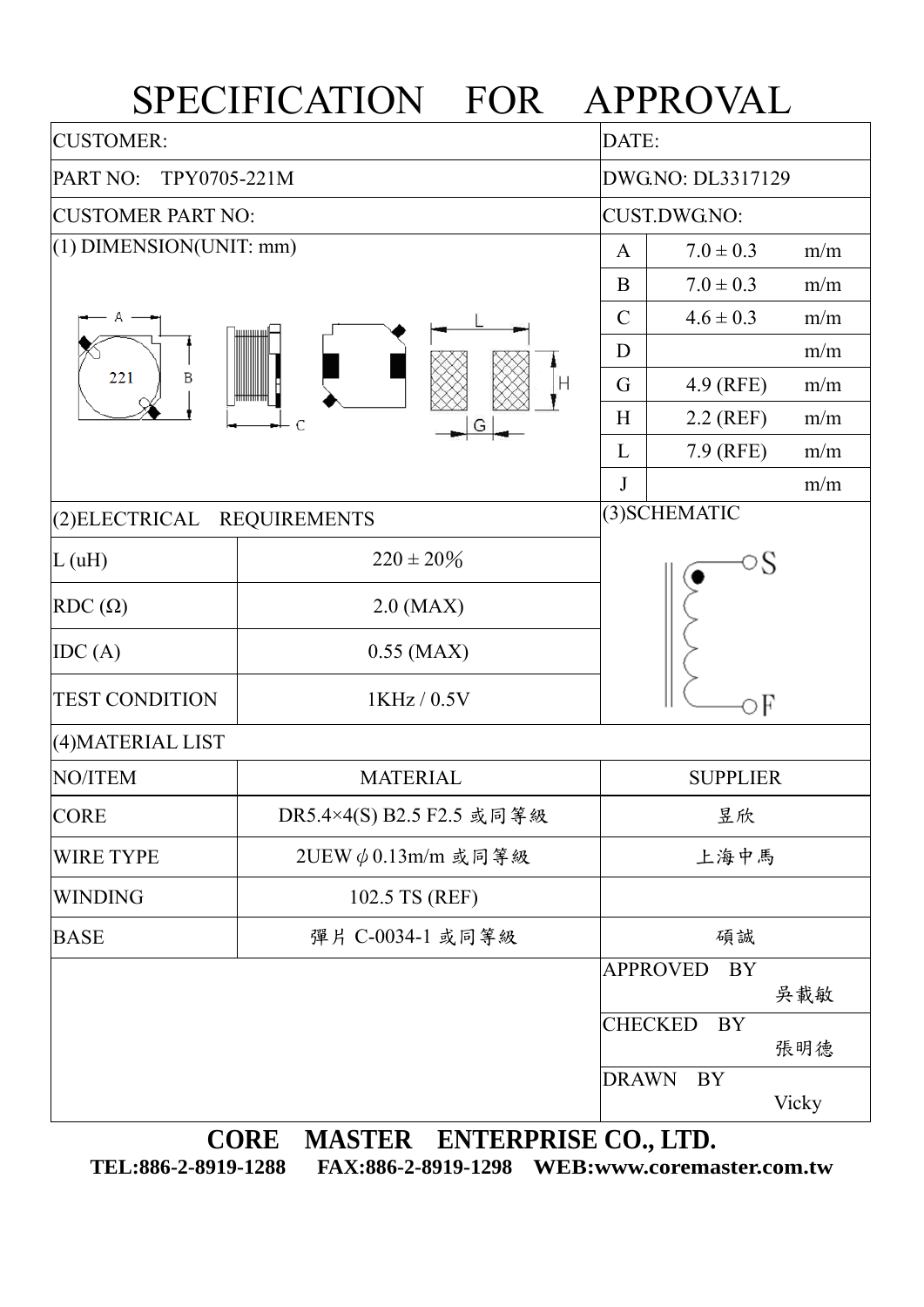|                                                                                        |                   |                          | <b>TEST</b>       | <b>DATA</b>           |                  |                  |       |  |
|----------------------------------------------------------------------------------------|-------------------|--------------------------|-------------------|-----------------------|------------------|------------------|-------|--|
| <b>CUSTOMER:</b>                                                                       |                   |                          |                   | DATE:                 |                  |                  |       |  |
| PART NO:<br>TPY0705-221M                                                               |                   |                          |                   | DWG.NO: DL3317129     |                  |                  |       |  |
| <b>CUSTOMER PART NO:</b>                                                               |                   |                          |                   | <b>CUST.DWG.NO:</b>   |                  |                  |       |  |
| TEST CONDITION: 1KHz / 0.5V                                                            |                   |                          |                   | DIMENSION (UNIT : mm) |                  |                  |       |  |
| <b>ITEM</b>                                                                            | L<br>(uH)         | <b>RDC</b><br>$(\Omega)$ | <b>IDC</b><br>(A) | $\mathbf{A}$          | B                | $\mathcal{C}$    |       |  |
| <b>SPEC</b>                                                                            | 220<br>$\pm 20\%$ | 2.0<br>(MAX)             | 0.55<br>(MAX)     | 7.0<br>$\pm 0.3$      | 7.0<br>$\pm 0.3$ | 4.6<br>$\pm 0.3$ |       |  |
| $\mathbf{1}$                                                                           | 218.9             | 1.47                     | OK                | 6.98                  | 7.03             | 4.52             |       |  |
| $\overline{2}$                                                                         | 217.9             | 1.48                     | OK                | 6.96                  | 7.02             | 4.52             |       |  |
| $\overline{3}$                                                                         | 220.7             | 1.46                     | OK                | 6.97                  | 7.04             | 4.53             |       |  |
| $\overline{4}$                                                                         | 221.5             | 1.48                     | OK                | 6.96                  | 7.03             | 4.52             |       |  |
| 5                                                                                      | 220.7             | 1.46                     | OK                | 6.98                  | 7.04             | 4.51             |       |  |
| 6                                                                                      | 221.5             | 1.45                     | OK                | 6.96                  | 7.04             | 4.54             |       |  |
| $\overline{7}$                                                                         | 220.7             | 1.46                     | OK                | 6.99                  | 7.03             | 4.52             |       |  |
| 8                                                                                      | 218.2             | 1.47                     | OK                | 6.97                  | 7.01             | 4.53             |       |  |
| 9                                                                                      | 219.1             | 1.47                     | OK                | 6.98                  | 7.02             | 4.51             |       |  |
| 10                                                                                     | 221.3             | 1.46                     | OK                | 6.99                  | 7.03             | 4.50             |       |  |
| $\bar{\mathbf{X}}$                                                                     | 220.1             | 1.47                     |                   | 6.97                  | 7.03             | 4.52             |       |  |
| $\mathbf R$                                                                            | 3.6               | 0.03                     |                   | 0.03                  | 0.03             | 0.04             |       |  |
| <b>INSTRUMENTS</b><br><b>TEST</b><br>HIOKI3532-50 LCR METER<br><b>VR-131 RDC METER</b> |                   |                          |                   |                       | <b>APPROVED</b>  | <b>BY</b>        | 吳載敏   |  |
| VR116+VR7220 BA/S CURRENT                                                              |                   |                          |                   |                       | <b>CHECKED</b>   | BY               | 張明德   |  |
|                                                                                        |                   |                          |                   |                       | <b>DRAWN</b>     | BY<br>$r$        | Vicky |  |

**CORE MASTER ENTERPRISE CO., LTD.** 

**TEL:886-2-8919-1288 FAX:886-2-8919-1298 WEB:www.coremaster.com.tw**